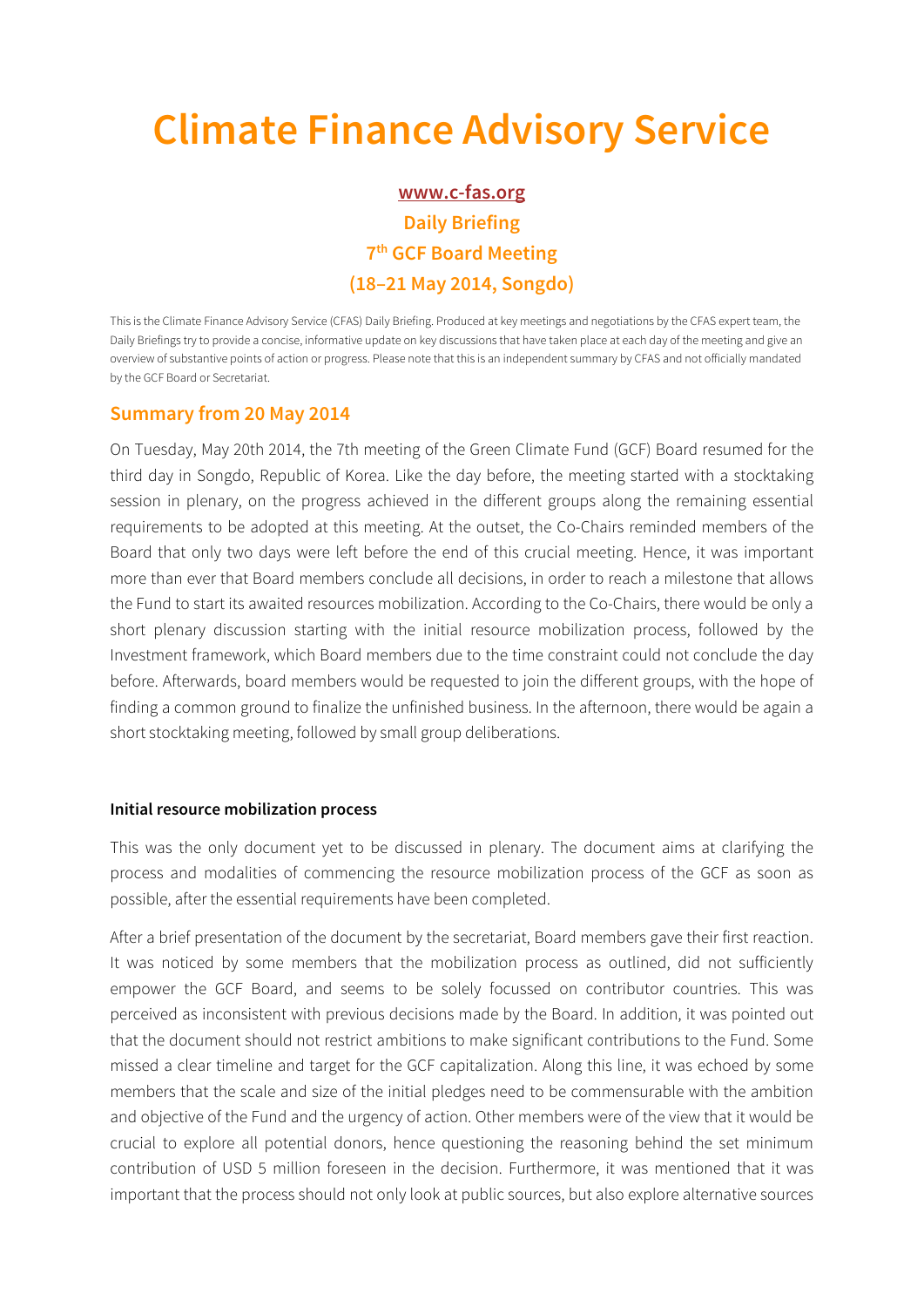of funding. In terms of timeframe, it was recognized that the goal of commencing the process by the end of June was quite ambitious as such a process requires tremendous logistical arrangements to reach out to all stakeholders.

In his conclusions after the initial discussions, the Chair set up a working group on the matter, which should develop the terms of reference for the initial capitalisation process.

#### **Investment Framework**

As reported in yesterday's daily report, the discussion on this matter was suspended due to time constraints. Before resuming the discussion, a new paper - based on the discussions the day before was distributed to Board members. This document contained, among others, a draft decision, which was mainly focused on the operative part of the Investment Framework. To this draft decision, an Annex was attached along the three pillars of the framework: the investment policies; the investment strategy and portfolio targets; and the investment guidelines.

As already proposed yesterday, one major amendment was the replacement of "sub-criteria" through "coverage areas" in the investment guidelines. In these coverage areas, sustainable development was separated from the "paradigm shift potential" criterion, to not overburden recipient country entities in developing the reasoning behind the respective indicators in their project proposals. In the discussion soon after, it was highlighted that the methodology (e.g. weighting or scoring) for applying the subcriteria/coverage areas were missing, as well as any reference to readiness activities. In addition, some members pointed to inconsistencies between the chronologies outlined in the draft decision with those stipulated in the Annex. It was also mentioned that investment parameters were not reflected, which should have benchmarks in order to facilitate assessments. Further, it was accentuated by some members that any attempts of categorizing developing countries into sub-groups should be omitted.

After a long discussion on this matter, the Co-Chairs sent Board members back into the working groups.

#### **Stocktaking session**

In the afternoon, Board members resumed again in plenary for a brief stocktaking session, where all working group facilitators were invited to give a short synopsis on their state of discussions in order to allow the Co-Chairs to provide further guidance on the organisation of work.

On Accreditation, the facilitator reported that specific issues still needed to be addressed in the document. However, he was very confident to come to an agreement, if some additional time for further elaboration would be allocated. On the Investment Framework, the facilitator noted that the group identified 10 different issues that needed further work. He was also of the view that with additional time for group work, combined with some bilateral consultations, it was likely to come to a decision. On the Proposal **Approval Process**, the group continued working to streamline the different steps of the proposal funding cycle. Discussions were stagnating around the role of the National